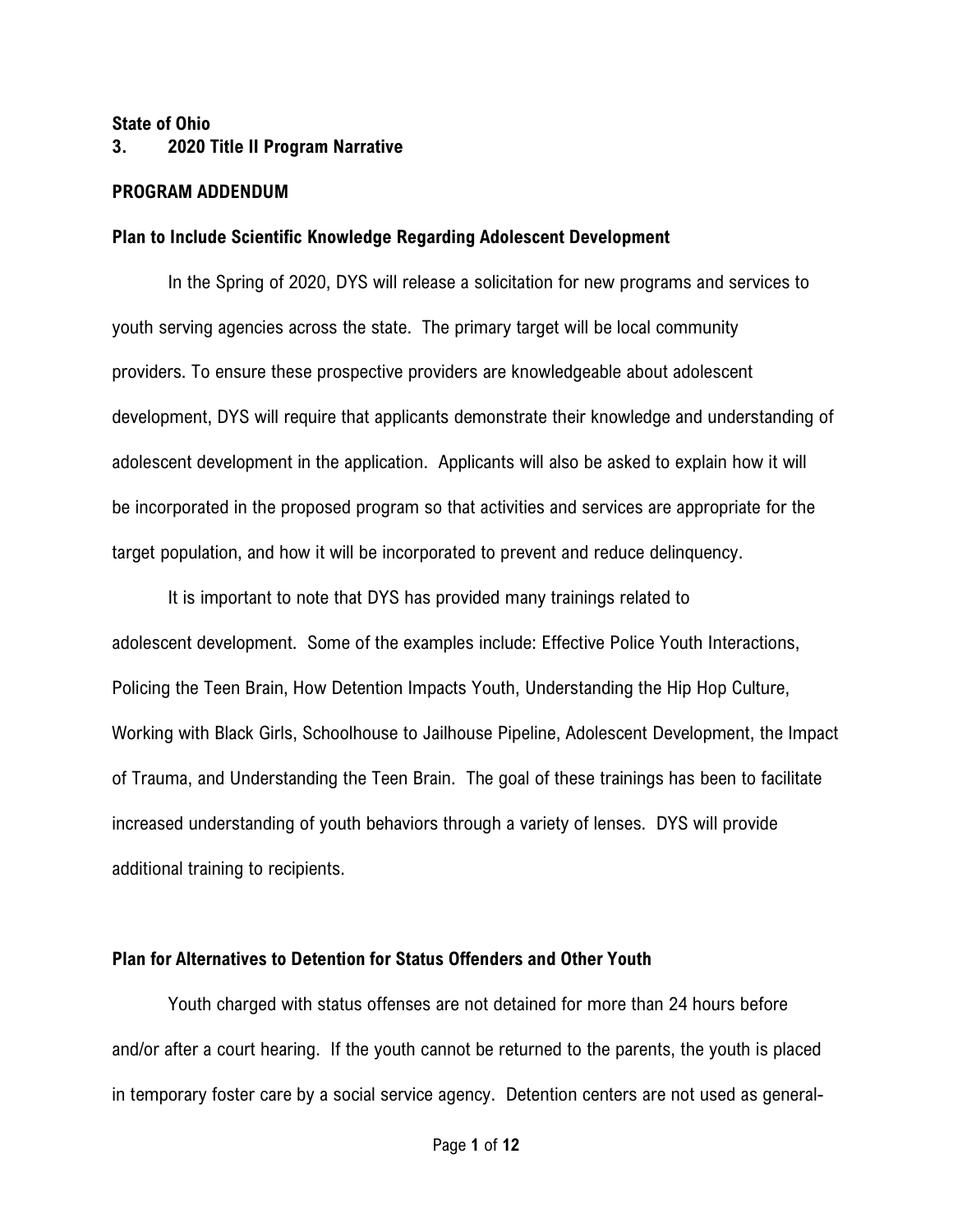purpose placement for status offenders, sexually exploited youth, or other non-offenders. Only delinquent youth are held/housed in detention facilities.

Youth found to be victims of commercial sexual exploitation fall under Ohio's Safe Harbor Law. The Ohio legislature introduced Safe Harbor protections for victims of trafficking with the understanding that commercial sexual and labor exploitation can cause juvenile delinquency. Safe Harbor law empowers juvenile courts to offer diversionary programming to youth survivors of trafficking, recognizing the need for victim-centered, traumainformed services in lieu of more traditional juvenile justice responses. The Ohio Department of Youth Services works with the Ohio Department of Public Safety and the Public Children Services Association of Ohio, on an Office for Victims of Crime grant initiative, to provide training to juvenile justice agencies throughout Ohio. The goal is to increase the capacity of the juvenile courts to utilize Safe Harbor law and provide effective treatment for survivors of trafficking.

## Plan to Reduce the Number of Children Housed in Secure Detention

Detention and correctional facilities are not used to "house" youth who have not committed a delinquent offense. The Ohio Department of Job and Family Services and county Job and Family Service agencies are responsible for placement and housing of youth nonoffenders and/or youth who have been abused or neglected.

#### Plan for Community Based Services

RECLAIM Ohio (Reasoned, Equitable, Community and Local Alternatives to the Incarceration of Minors) and the Youth Services Grant make up DYS' Subsidy Grant Program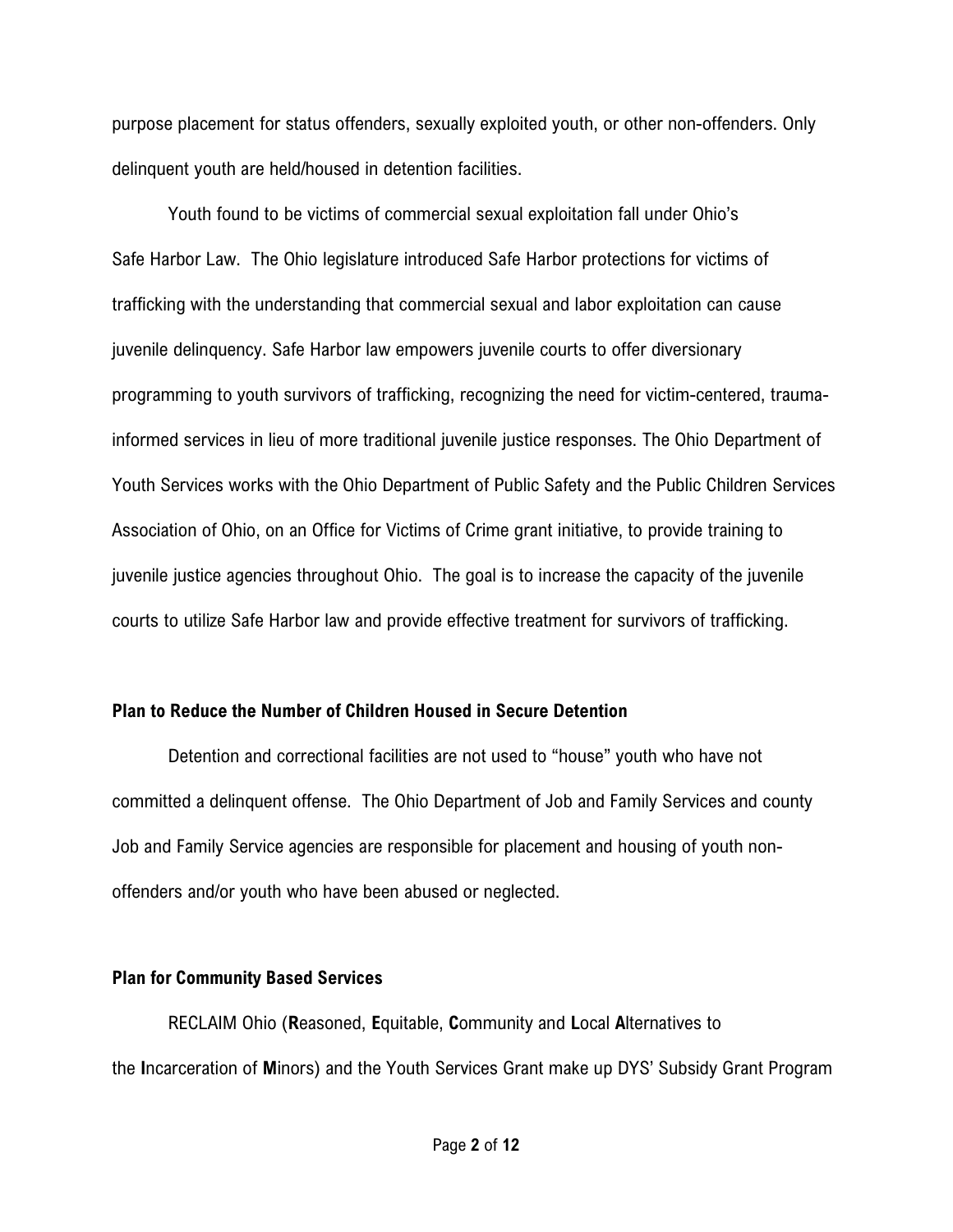which provides juvenile courts with more than \$46 million annually. For

the RECLAIM program, \$30.6 million is allocated to juvenile courts based on each juvenile courts' felony adjudications. The juvenile courts are allocated bed day credits and for each bed day used in DYS or a Community Correctional Facility, the number of credits is reduced. For those credits not used during the year, the county juvenile court is paid the balance of the allocation. This provides juvenile courts with additional financial resources to develop or purchase community-based options to divert youth and prevent further penetration into the juvenile justice system.

 Additionally, DYS has developed agreements with several community-based programs to meet the needs of youth committed to the department. These providers offer specialized treatment and services, and include Lighthouse Youth Center at Paint Creek, Applewood Centers, SEQUEL-Pomegranate Health Systems and the Center for Adolescent Services (CAS) of Montgomery County. As of the end of FY 2019, 13.09% of the youth committed to DYS were placed at one of these alternative placements.

#### Plan to Promote Evidence-Based and Trauma Informed Program

DYS will promote evidence-based and trauma informed programs by building requirements into its solicitation for new Title II funded programs. The goal of programs will be to keep youth from coming into contact with law enforcement and the juvenile justice system under the funding categories of RED and Positive Youth Development. DYS will frame its RFP where applicants must demonstrate an understanding of evidence-based and trauma informed programming within the context of the funding categories. They will also be required to explain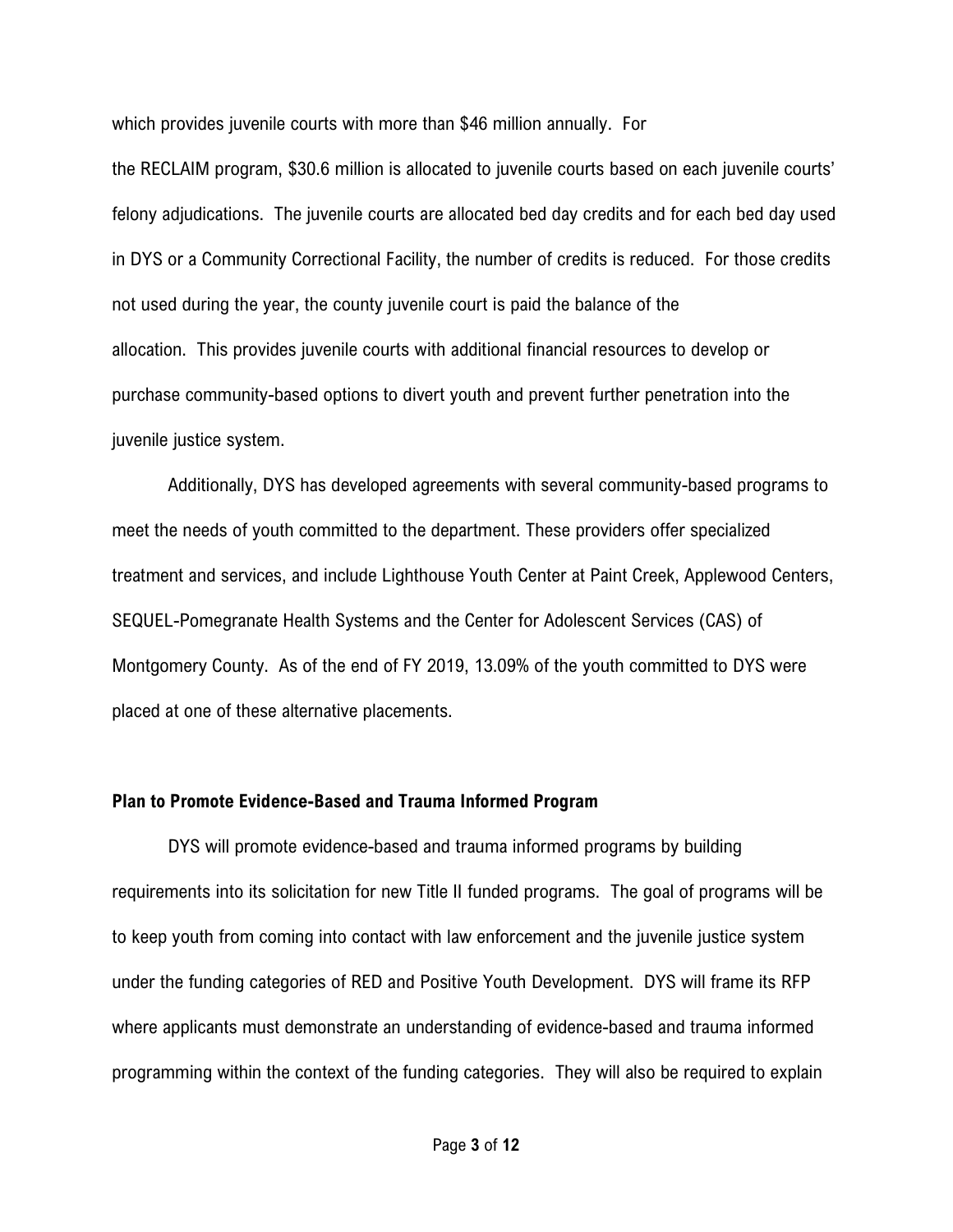how the services/programming to be offered are evidence based, and how trauma informed care will be a priority when providing services.

### Plan for Family Engagement

DYS provides services and programs that bring families together and promote positive interactions. The CLOSE to Home Project provides free bus transportation to connect youth with their families. In FY 2019, 59 bus trips served 390 family members by transporting them to meet with their youth. The Video Communicator Project allows family members to meet face to face with youth via wireless technology. Thirty family visits, 59 reentry meetings, and 122 staff meetings regarding youth were held in FY 2019. All facilities offer visitation to family members seven days a week, as well as provide special events to support family-youth connections. Once a youth is released from a facility, DYS parole staff work with youths and their families to ensure the youth are connected with needed services or resources.

 For youths under the jurisdiction of the counties, the level of family engagement varies by juvenile court and by family. Juvenile courts use RECLAIM funding to suppor programs and services, including treatment, and make every effort to involve families.

## Community Based Services

DYS reaches thousands of youth beyond those youth in facilities and on parole, DYS funds and supports 625 community programs throughout the state offering more than 93,000 youth (based on annual program admissions) opportunities and services to impact positive change. These included statewide support of juvenile courts and county partners through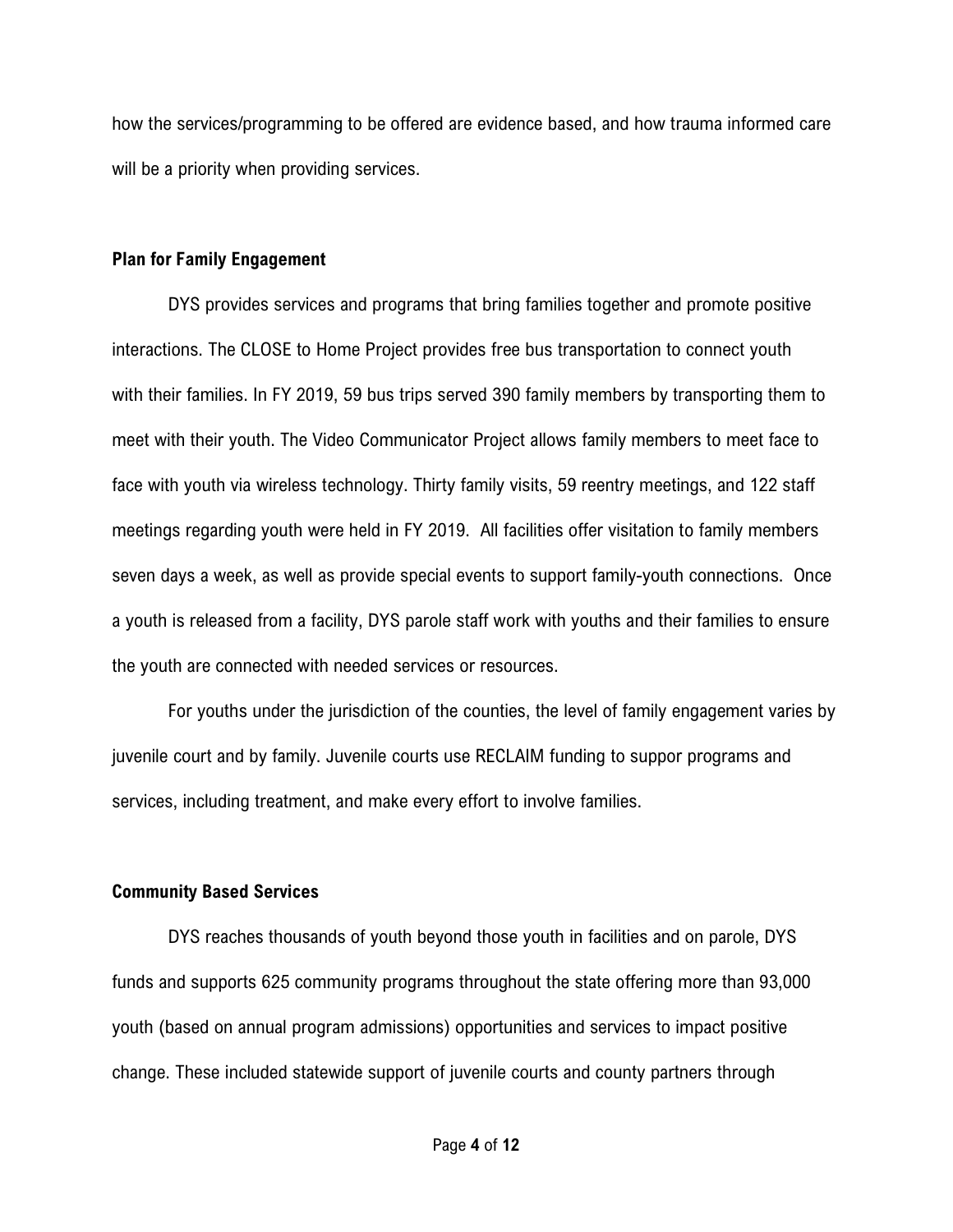RECLAIM Ohio, Targeted RECLAIM, Competitive RECLAIM, the Detention Alternatives and Enhancements Initiative, Youth Services Grant, Behavioral Health/Juvenile Justice (BH/JJ), and Community Corrections Facilities. In addition to the state funded community programs and services, the Title II Formula grant is awarded to community partners to prevent and reduce delinquent behavior in youth at greatest risk.

## Plan to Eliminate Restraints by December 21, 2020

DYS policy 184-SEC-02 addresses the restraint of pregnant girls in facilities. Additionally, the requirements of the JJRP were transmitted to detention centers and community correctional facilities, all of which have complied and began developing their own policies and procedures. The Ohio Senate has introduced a Senate Bill 18 which would eliminate the use of restraints on pregnant girls. The Bill has passed the Senate in November 2019 and is currently in the House for consideration. SB 18 should be finalized before the end of the year and it is expected to include all the JJRA requirements.

## Plan for Training

DYS provides four weeks of pre-employment training to 40 hours of in-service training annually to correctional and other staff. New recruits are trained and tested on policies and procedures which includes the proper use of restraints.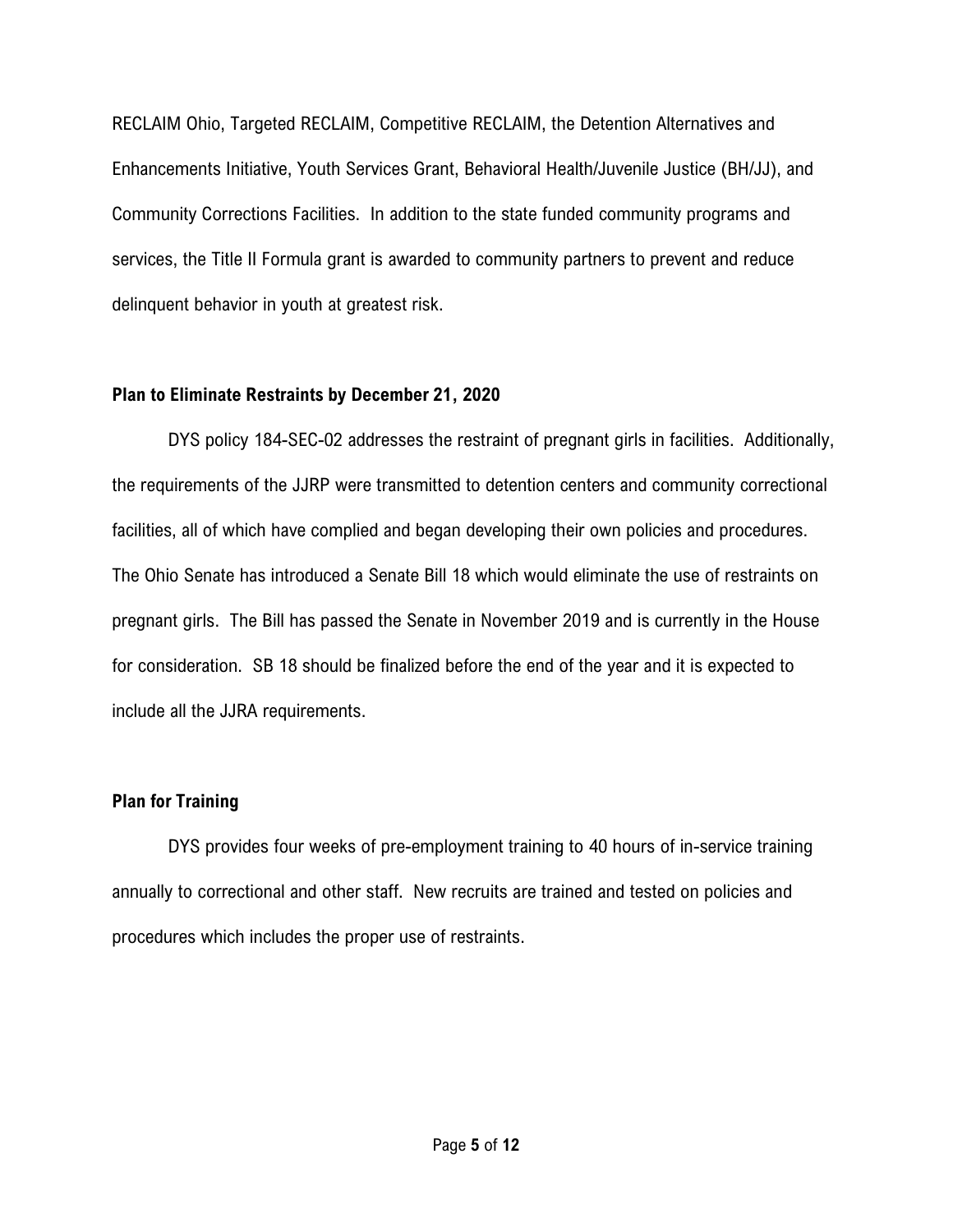#### Evidence-Based Methods for Screening and Assessment

Regardless of gender and facility assignment, all youth committed to the state agency receive a comprehensive assessment, which includes physicals, mental health and substance use screens and assessments, cognitive and educational assessments, and a validated assessment to gauge criminogenic risk, needs and responsivity using the Ohio Youth Assessment System (OYAS). OYAS is a validated fourth generation risk/needs assessment tool developed by the University of Cincinnati. OYAS consists of five unique tools to assess youth throughout the juvenile justice system. The tools expand as a youth moves further into the system. The 5 tools that make up the OYAS are: Diversion, Detention, Disposition, Residential, and Reentry. The Disposition, Residential and Reentry tools assess a youth on seven domain areas which include criminal history, family, education/employment, pro-social skill sets, substance abuse/mental health/personality, peers, and antisocial attitudes.

 Also, at reception each youth receives a Juvenile Automated Substance Abuse Evaluation (JASAE), Massachusetts Youth Screening Instrument – 2 (MAYSI-2), and other mental health assessment services. Sex offenders receive the J-SOAP II and the Sex Offender Program Classification Checklist (determines the level of sex offender treatment programming). Education staff also conducts a series of educational assessments. The MAYSI-2 is used at intake in each facility and is a brief behavioral health screening tool designed especially for juvenile justice programs and facilities. It identifies youths 12 through 17 years old who may have important, pressing behavioral health needs. The MAYSI-2 is a self-report inventory of 52 questions. The seven domains of the MAYSI-2 are used to alert staff that the youth may have issues with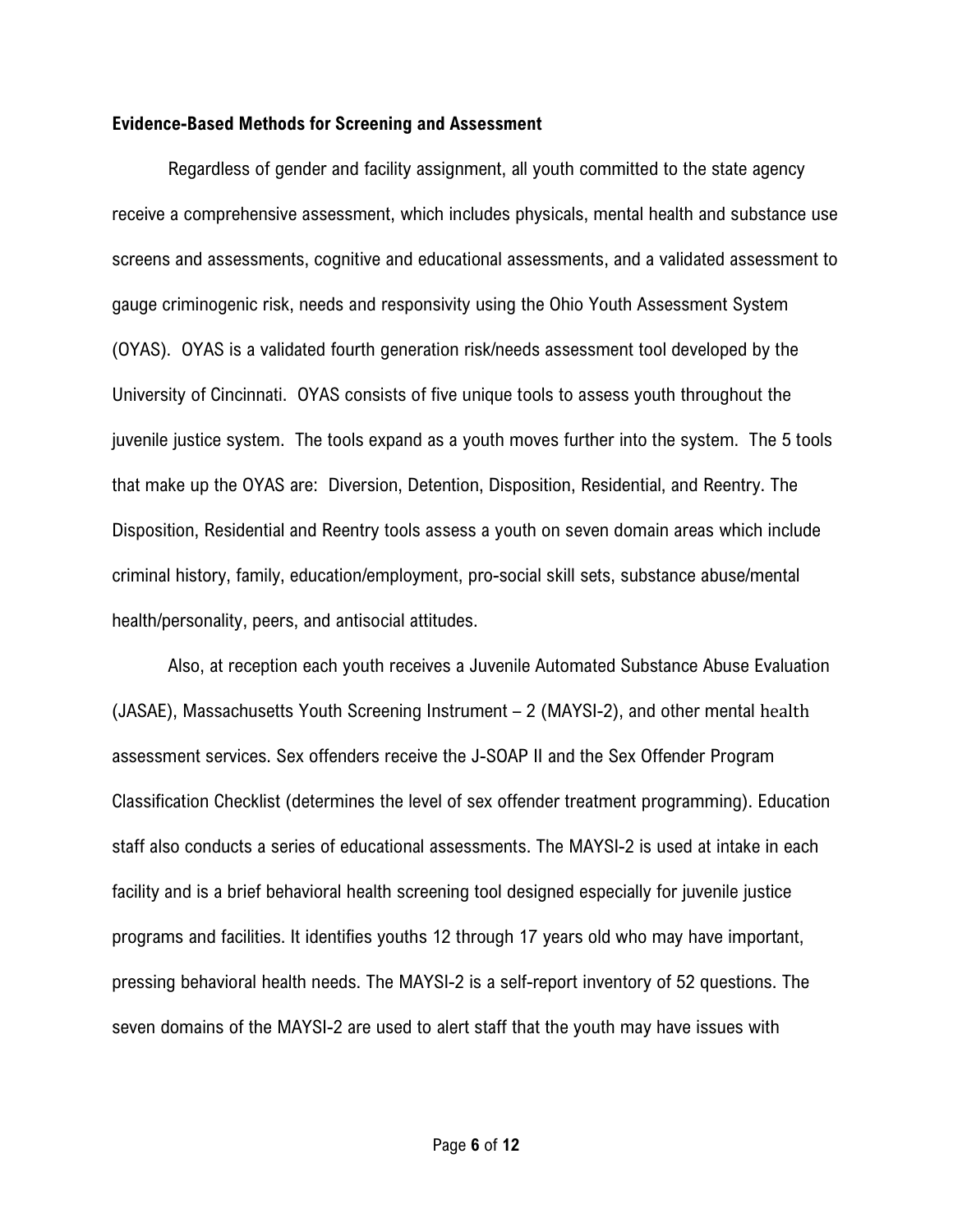Alcohol/Drug Use, Anger/Irritability, Depression/Anxiety, Somatic Complaints, Suicide Ideation, Thought Disturbances or Traumatic Experiences.

 The screens and subsequent assessments are used to develop an individualized case plan to address each youth's unique needs. Services are provided to achieve treatment goals of each unique need. DYS retains an electronic youth record to measure progress and help make release decisions. For reentry, the plan is used to determine the services and supports needed in the community. The referral to needed services and supports in the community are made by the assigned parole officer. The use of individualized treatment plans by correctional facility and parole staffs facilitates a continuity of care from the institution into the community.

 For justice involved youth not committed to the state agency, a similar approach is used by Ohio's county-operated juvenile courts. DYS provides at no cost to the community, training, technical assistance, and an electronic OYAS platform and case management system. Counties use the OYAS to inform decisions about diversion, detention, disposition, residential services and reentry. In addition, DYS has provided to Ohio's county-operated juvenile detention centers training from the National Youth Screening and Assessment Partners on the MAYSI-2. The MAYSI-2 is used across Ohio's juvenile detention centers.

To identify and provide services for justice-involved youth remaining in the community, DYS provides county juvenile courts grant funds to meet the needs of local youth and families. DYS currently funds county-operated community-based assessment centers to identify physical and behavioral health needs, and mental health and substance use services to address the needs of individual communities and youth/families. These services include many evidence-based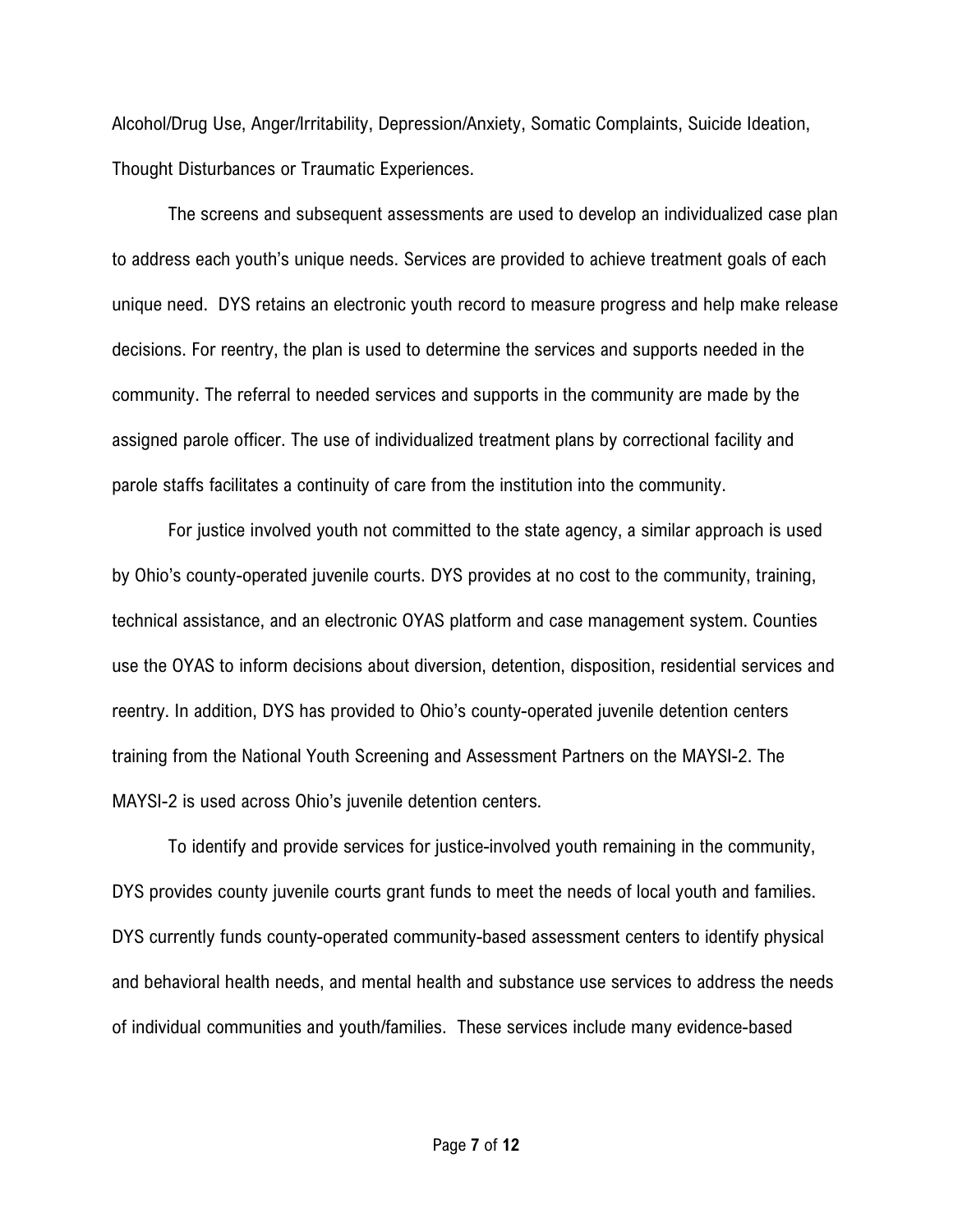practices and programs and include cognitive behavioral therapy, integrated co-occurring treatment, multisystemic therapy and functional family therapy.

## Reentry Planning

All youth committed to the state agency receive a MAYSI-2 and an OYAS, and a comprehensive battery of assessments. An individualized treatment plan is developed for each youth and documented in an electronic file. Treatment providers document youth participation and progress in the electronic file. Youth progress reviews and recommendations for youth treatment are provided during an interdisciplinary treatment team meeting, which may include youth, family, release authority (parole board) member, treatment providers, social workers, teachers, parole officers, psychologist, medical health professional, or others as deemed appropriate. A youth's length of commitment by the juvenile court, treatment and education progress, and parole needs help determine the date a youth is released to the community. Prior to release, a Reentry OYAS is completed and a community plan and rules of parole are developed and submitted to the juvenile court for consideration and to be journalized. Once the rules of parole and community plan are journalized, youth are released under the supervision of a parole officer. Parole officers coordinate the provision of services in the community, which may include education, employment readiness, mentoring, and behavioral health services. The youth's placement address is identified in the rules of parole. Placement is determined by the youth's needs and may include residential treatment, group homes, foster care, or placement with a guardian. Parole officers visit youth in the community and use the treatment approach – Effective Practices in Community Supervision (EPICS). EPICS is a skill building treatment program built on underlying cognitive behavioral treatment and motivational interviewing platforms. Youth progress with the community plan is documented in the electronic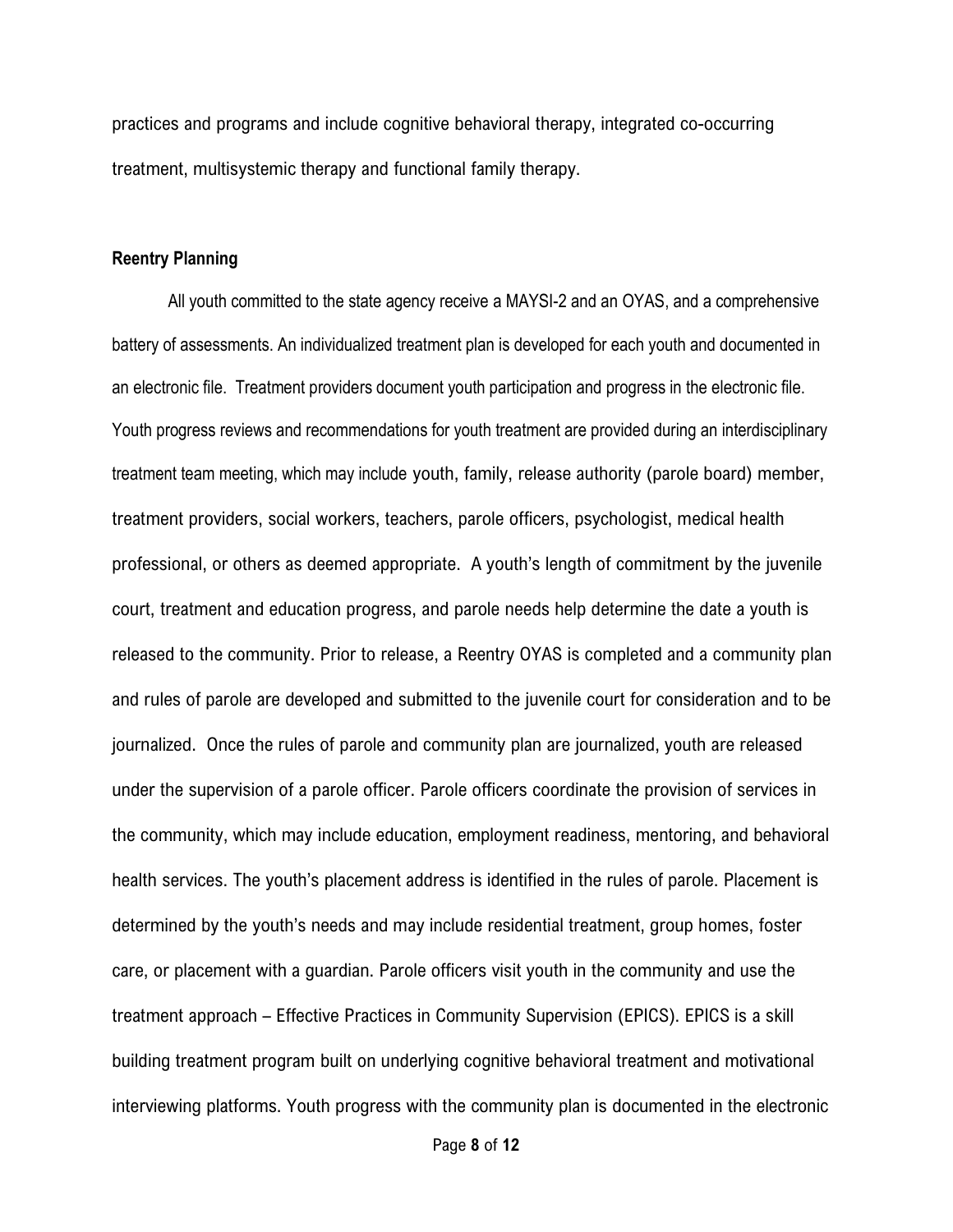youth file by the parole officer. When youth are approaching discharge from parole, the assigned parole officer submits a parole summary and discharge request to the release authority (parole board) and juvenile court for approval. Regardless of progress, DYS loses jurisdiction when a youth reaches age 21.

#### Human Trafficking Policies and Procedures

DYS has extensive policies and procedures to identify and assist victims of human trafficking and those most at risk to be trafficked. Every youth committed to the department is screened using an electronic version of the Department of Youth Services' Human Trafficking Screening Tool (DYS HTST). When a youth is identified they are automatically added to the behavioral health caseload for at least ninety (90) days, at which point the necessity of behavioral health services shall be re-evaluated by the independently licensed behavioral health services clinician. This evaluation shall be documented in the electronic case notes, and the youth's behavioral health clinician will update the individualized treatment plan to include additional services to address trafficking. The department employees a full-time human trafficking liaison, which will identify an HT-specific agency to which the youth can be referred for services. Within five business days of the human trafficking liaison's recommended service linkage, the youth's behavioral health services clinician completing the assessment makes a referral to the recommended HT-specific agency. The behavioral health services clinician will notify the human trafficking liaison, behavioral health services supervisors, and parole officer when a referral has been made. Services with the HT-specific agency shall begin as soon as possible while the youth is in the facility. The identified youth's designated behavioral health services clinician shall serve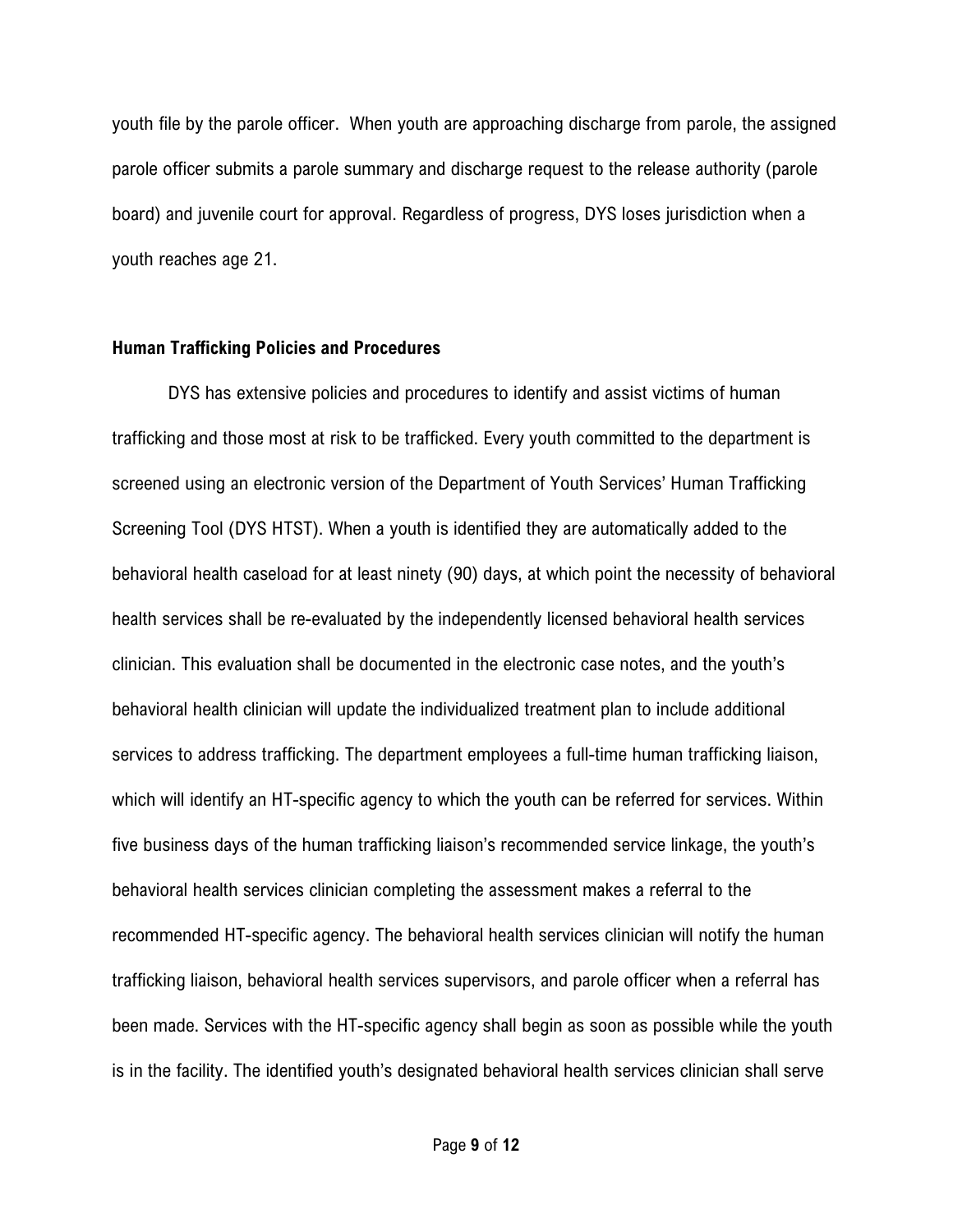as point of contact for the HT-specific agency serving the youth. The DYS clinician shall document these efforts in the electronic case notes. The human trafficking liaison will meet with youth within thirty days of youth's first meeting with HT-specific services to monitor the appropriateness and effectiveness of the service connection. The human trafficking liaison will continue to meet with youth every two months and shall document all meetings in youth's electronic file. The community-based HT-specific agency professionals shall submit case notes to the human trafficking liaison within two business days of a meeting with the youth. The human trafficking liaison shall enter case notes into the electronic file on behalf of the service provider.

 If a youth is identified as a human trafficking victim through a disclosure outside of the human trafficking screen, whether by a department employee, independent contractor, or volunteer, that individual must follow procedure for reporting suspected child abuse and neglect, pursuant to DYS Policy 109-INV-03, Suspected Child Abuse and Neglect Reporting. They must also notify the youth's assigned case manager, who shall implement procedures outlined in department policy. If a youth is identified as a victim of trafficking by the screening that occurs within seven days prior to release, the HT screener follow procedure for reporting suspected child abuse and neglect. The human trafficking liaison shall identify an HT-specific agency to which the youth can be referred for services. The HT-specific agency professionals shall submit case notes to the human trafficking liaison within two business days of a meeting with the youth. The human trafficking liaison shall enter case notes into the youth's electronic record on behalf of the service provider.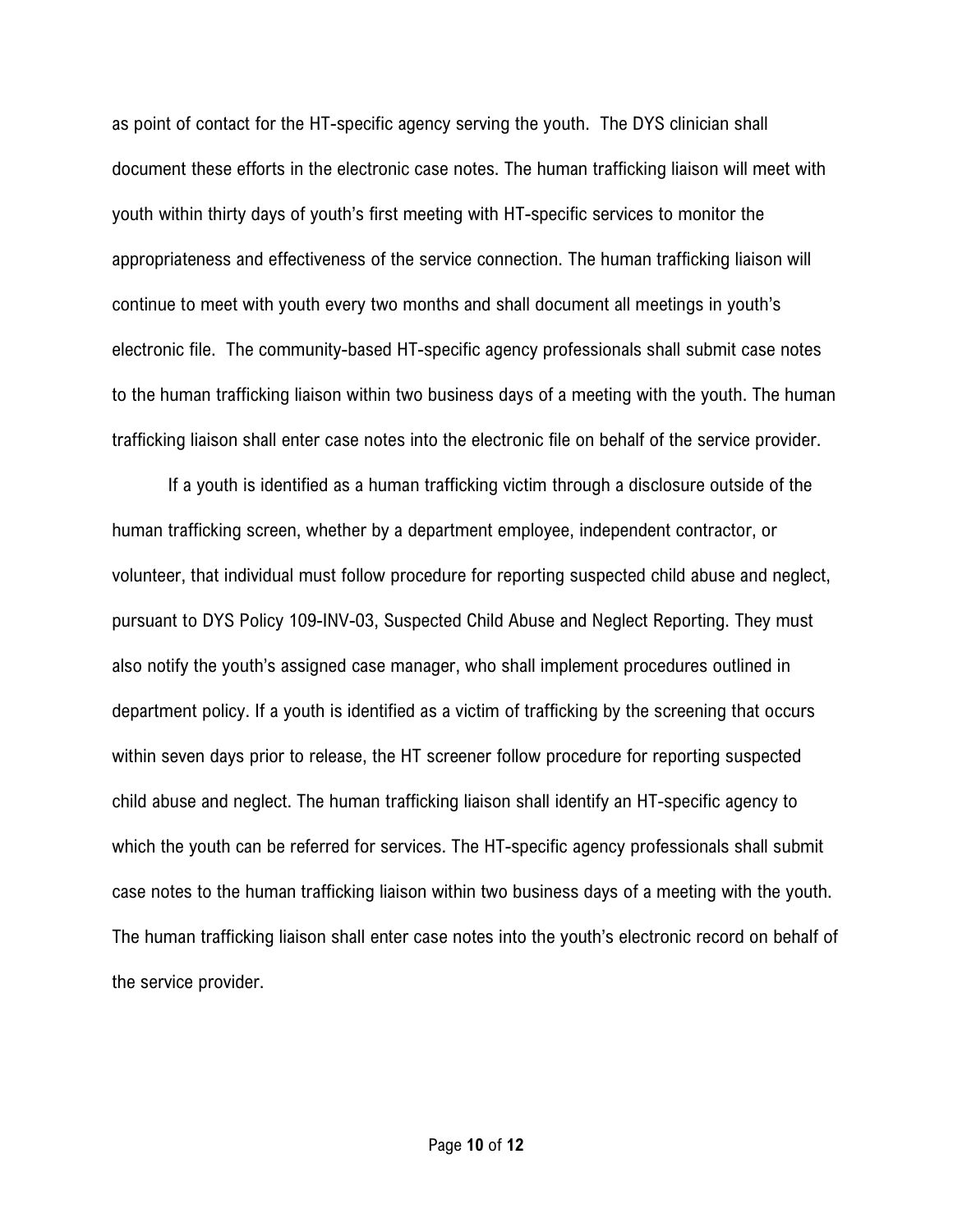While on parole, and within 90 days of being released from the facility, the parole office will administer the HT screener and document it in the electronic youth record. In the event the youth is identified as a victim via screen, or a youth is identified as a victim of human trafficking by any means other than the screening tool (personal disclosures, etc.), the parole officer shall follow procedure for reporting suspected child abuse and neglect, pursuant to DYS Policy 109- INV-03, Suspected Child Abuse and Neglect Reporting. If the parole officer feels the youth is in imminent danger due to a trafficking situation, the parole officer shall contact law enforcement and activate emergency response protocol and notify the human trafficking liaison. A referral to a community-based HT-specific agency is made and the parole officer modifies the youth's community treatment plan to reflect service linkage to HT-specific agency, and any other services and supports identified as necessary. Efforts to address the youth's HT concerns are documented in the electronic case notes. This includes case notes provided by the HT-specific agency professionals.